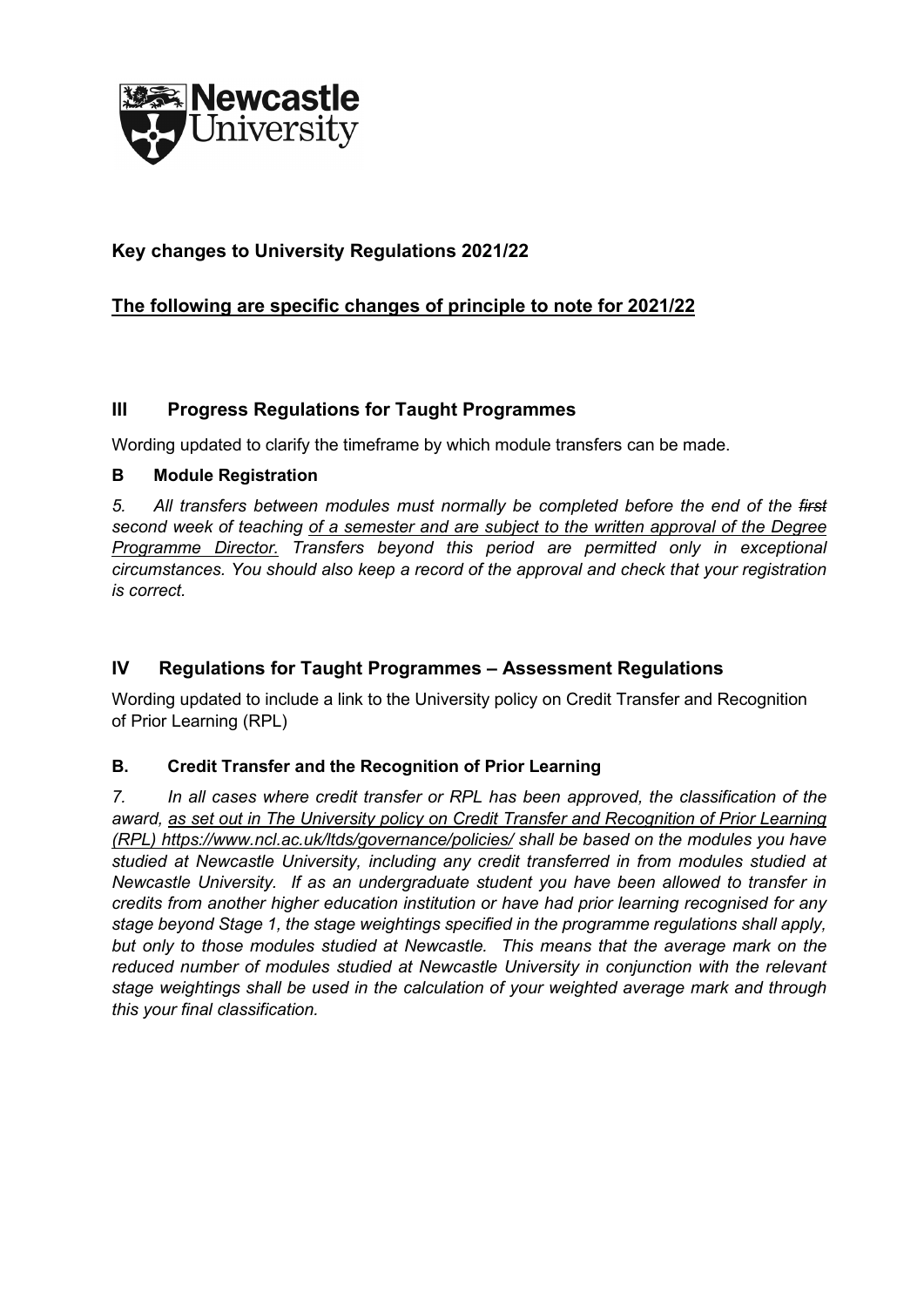## **V Specific Progression and Classification Rules for Different Types of Taught Programme**

Wording revised to reflect agreed changes for non-accredited Pass degrees and exit degrees for the following types of taught programmes.

#### **C. Undergraduate degrees – specific rules on progression and classification**

#### **Award of other than an Honours Degree**

#### *Pass Degree*

*41. If you are not awarded Honours under the preceding regulations, you will be considered by the Board of Examiners for the award of a Pass degree. You are entitled to a Pass degree, if you have satisfied the examiners in at least 300 credits, of which 60 must be at Level 6, provided that your final programme average is not less than 35. If you are on a programme for which a Pass degree is accredited, you will also have to meet any accreditation requirements.*

*42. If you are on a programme for which a Pass degree is accredited, where one or more of the final Stage modules are deemed core as an accreditation requirement and you are not recommended for a the Pass degree under the accredited degree programme regulations, you would be eligible for the award of an unaccredited exit Pass degree. Unless a separate title has been agreed by the relevant Faculty Education Committee, the degree title will be 'Unaccredited Pass degree in X' which will correspond to the title 'Honours degree in X' for which you were a candidate.*

#### **D. Specific Progression and Classification Rules for Integrated Master's Programmes**

#### **Failing Performance by Integrated Master's Degree Students**

*65. If you are a A student who, on consideration by the Board of Examiners at the end of Stage 4, following completion of Stage 4, has not been awarded an Integrated Master's (Hons) degree (or an accredited Integrated Masters degree where applicable) under Regulation V.D.59 or by the use of discretion under Regulation V.D.64 will be considered for the appropriate Stage 3 exit award (i.e. a BEng, BA or BSc) under the Examination Regulations applicable to undergraduate programmes and applying the principles therein University Assessment Regulations and applying the principles therein.* 

*66. You may elect to be reassessed in some or all of the failed modules, subject to the following:* 

- *a) After reassessment you meet the requirements of Regulation V D 64. In which case, you will be recommended for an Integrated Masters degree of the class indicated by your final programme average following your first attempt at the final stage, provided that the average is at least 50.;*
- *b) Your programme average following your first attempt was below 50 and after reassessment, meets the requirement of Regulation V D 62. In which case, you will be recommended for a lower second class Honours degree, provided that your final programme average following your second attempt at the final stage is at least 50.*

*67. If you are awarded an Integrated Master's degree by the Board of Examiners after the first occasion of assessment, you may not enter for reassessment except if you are on an accredited programme and are recommended for the award of a non-accredited Integrated Masters degree.* 

#### *Unaccredited degree*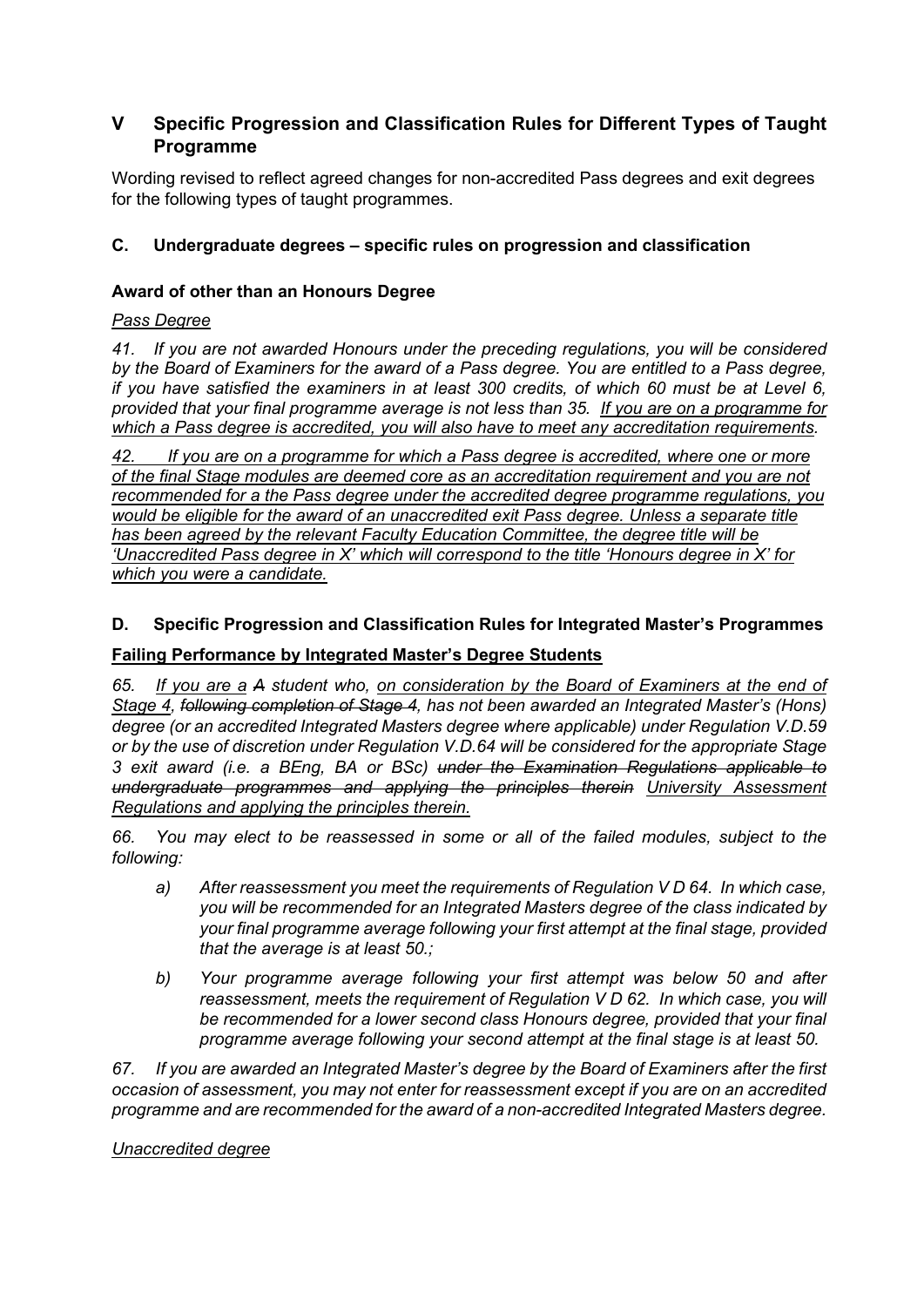*68. If you are on an accredited programme for which one or more of the final Stage modules are deemed core as an accreditation requirement and you are not recommended for an Integrated Masters degree under the accredited degree programme regulations but you would otherwise be eligible for an Integrated Masters degree. Y, you will be entitled to the award of an unaccredited exit degree. Tthe degree will be classified as set out in Regulation V D 59-62. T where the degree title will be 'Unaccredited Masters degree in X' which will correspond to the title 'Masters degree in X' for which you were a candidate, unless another title has been agreed by the relevant Faculty Education Committee.*

### *Bachelor's Degree*

*69. If you are a candidate for an Integrated Master's degree who, on consideration by the Board of Examiners at the end of Stage 3 or later, cannot be considered for an Integrated Master's award, has failed to gain that award, has completed Stage 3 but not completed Stage 4 you shall be considered for the appropriate Stage 3 exit award (i.e. a BEng, BSc or BA) under the University Assessment Regulations and applying the principles therein.* 

*The normal circumstances in which this is relevant are where:* 

- *a) You are entitled to proceed into Stage 4, but instead elect to withdraw from study at the University; or*
- *b) You elect to withdraw from study at the University during Stage 4 of the programme; or*
- *c) You leave the programme to transfer to an unrelated programme within the University, without carrying forward any credit; or*

### *d) You have not met the academic progress requirements to proceed to Stage 4*

*70. The award and classification of the Bachelor's Degree is calculated on the basis of your performance at the end of Stage 3 (first attempts) and following the principles laid out in the Progression and Classification Rules for Undergraduate Degrees V C. This includes the possibility of the award of a Pass Degree (as a Bachelor's award). Unless specific recognition arrangements are in place, the Bachelor's award carries no professional accreditation. The Bachelor's degree will be 'BSc/BEng/BA in X' corresponding to the 'Integrated Master's degree in X' for which you were registered, unless an alternative is agreed by the Faculty Education Committee.*

*71. If you are on an Integrated Masters programme for which a Bachelor's award is accredited, where one or more of the final Stage modules are deemed core as an accreditation requirement, and you are not recommended for a Bachelor's degree under the accredited degree programme regulations, you would you would be entitled to the award of an unaccredited Bachelor's degree. The Bachelor's degree will be 'Unaccredited BSc/BEng/BA in X' corresponding to the 'Integrated Master's degree in X' for which you were registered, unless an alternative is agreed by the Faculty Education Committee.*

#### **G The Award and Classification of Master's Degrees, Postgraduate Diplomas and Postgraduate Certificates (entry awards)**

*101. If you are on an accredited programme for which one or more of the final Stage modules are deemed core as an accreditation requirement and you are not recommended for an entry award under the accredited programme regulations, but you would otherwise be eligible for an entry award, you will be entitled to an unaccredited exit award. If applicable, it will be classified as set out in Regulation V G 96-100 where the title will be an 'Unaccredited' award 'in X' which will correspond to the title award 'in X' for which you were a candidate, unless another title has been agreed by the relevant Faculty Education Committee.*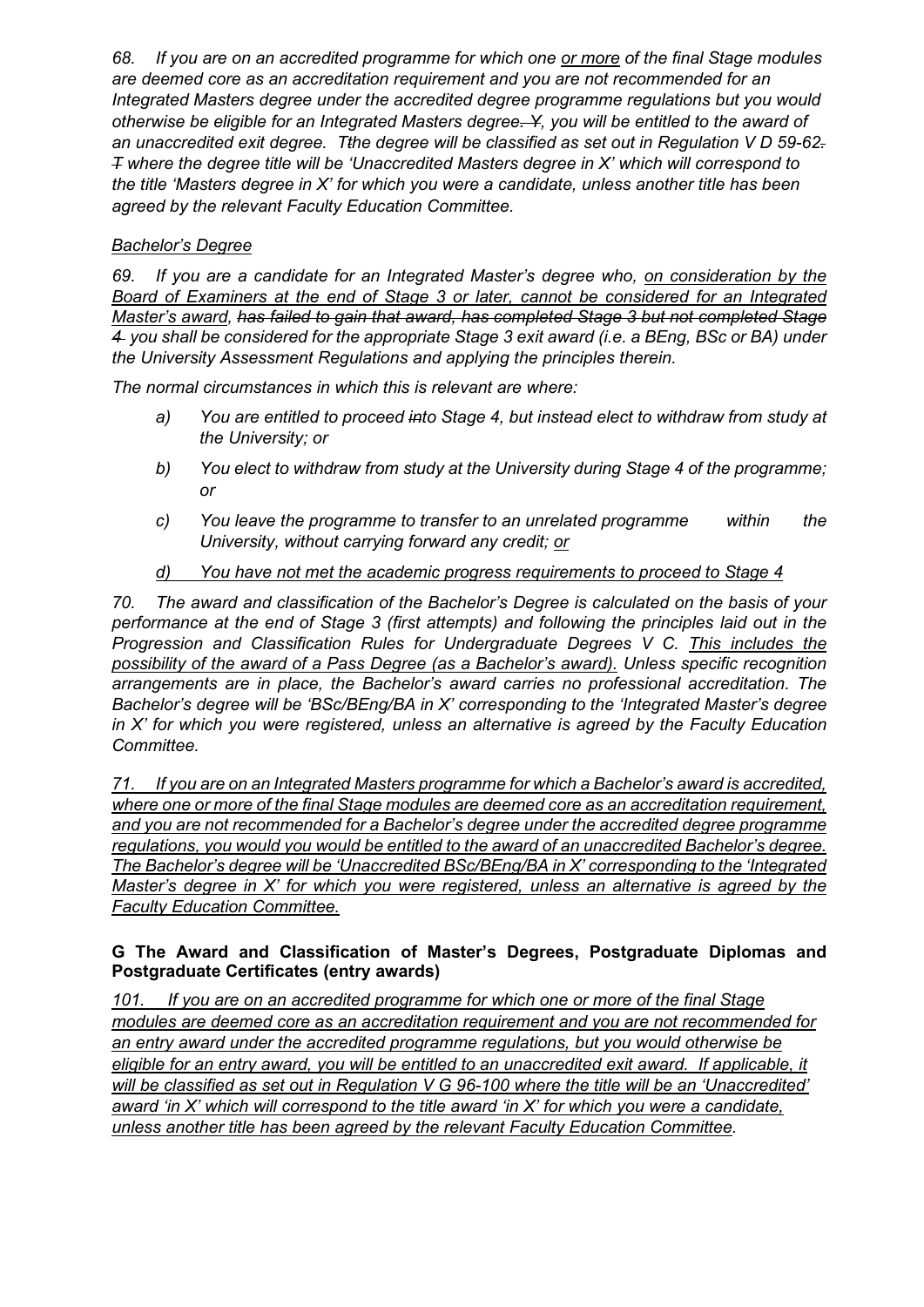# **All Research Degree Regulations**

- Updated to be more student focussed and streamlined, which brings the research degree regulations in line with the Taught Programme Regulations.
- Wording has been simplified throughout, where possible.
- A number of text changes, text reorganisation and updated weblinks throughout the regulations.

### **VII Regulations for Research Masters Degree Programmes (excluding MPhil programmes)**

Where appropriate the Research Masters Degree Programmes Regulations have been amended to mirror the changes noted in the Postgraduate Taught Progress and Assessment Regulations sections, as well as the Doctor of Philosophy Progress and Assessment Regulations.

Addition of a **'Section P. Assessments and Conduct of Examinations'**, in line with Postgraduate Taught Assessment Regulations.

Addition of a Section KK outlining where an **'Aegrotat'** degree could be awarded, in line with the Postgraduate Taught Assessment Regulations.

### **VIII Master of Philosophy Progress Regulations**

Where the Master of Philosophy Progress Regulations match information contained in the Doctor of Philosophy Progress Regulations, these regulations now link to the Doctor of Philosophy Progress Regulations.

Where appropriate, Master of Philosophy Progress Regulations and Assessment Regulations have been amended to mirror the changes noted in the Doctor of Philosophy sections below.

### **IX Master of Philosophy Assessment Regulations**

Revised Examination Outcomes have been incorporated into the Assessment Regulations, which reduces the overall number of examination outcomes and simplifies the recommendations available to Examiners.

It has been agreed to continue with video link oral examinations, where necessary but that there should be a mechanism for a student to raise an objection if they have one. *'Section K. Provision for an Oral Examination to be Conducted Outside the University'* has been updated accordingly.

### **X Doctor of Philosophy Progress Regulations**

The Doctor of Philosophy and Doctor of Philosophy (Integrated) Progress Regulations have been combined to reduce duplication of the same information in both sets of regulations. Where there are specific regulations for the Doctor of Philosophy (Integrated) programme, these have been included in Section XII Specific Doctor of Philosophy (Integrated) Progress Regulations.

Replacement of independent with impartial in relation to Project Approval and APR Panels.